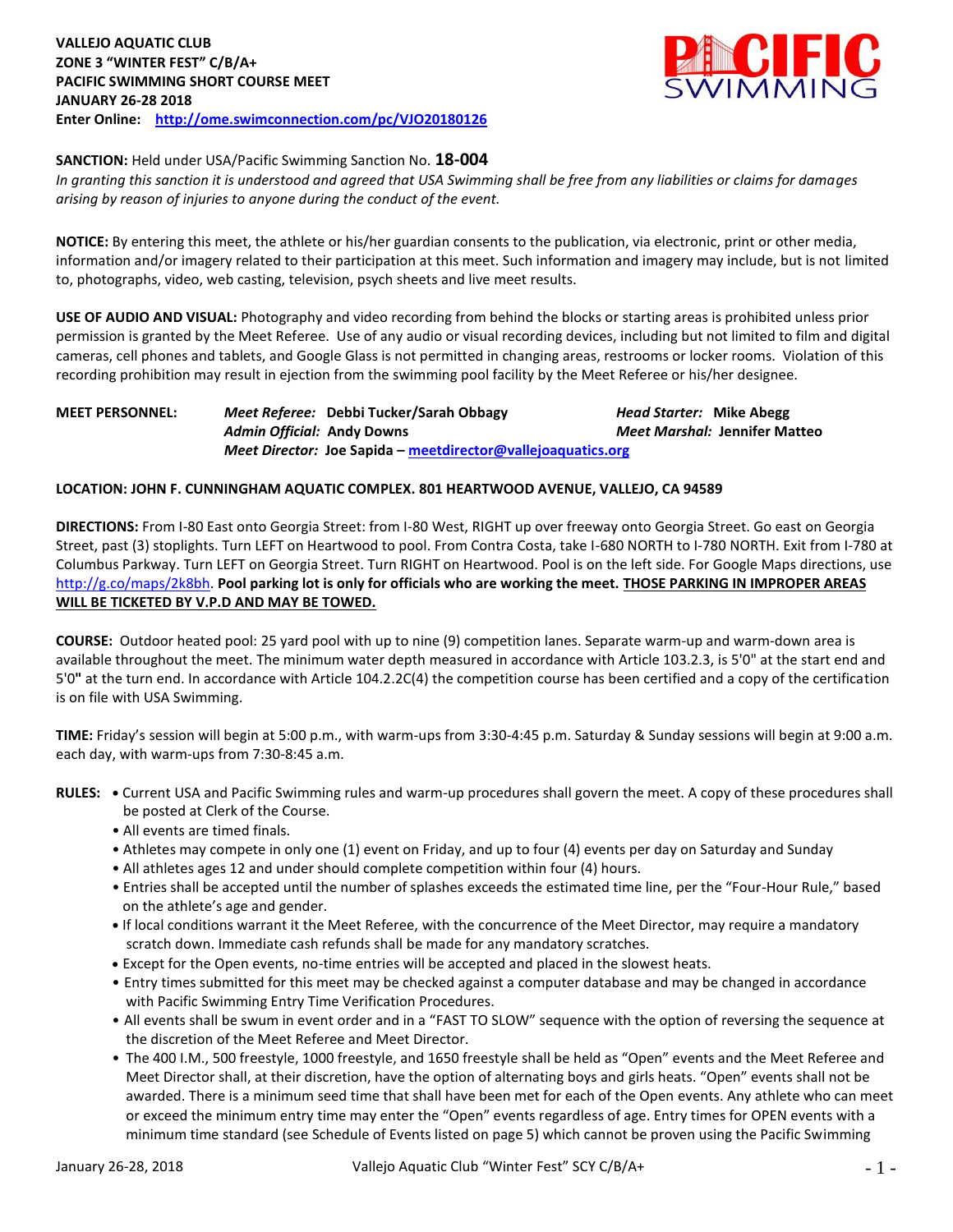database may be verified by a complete set of meet results or verified by the athlete's coach, either of which may be presented upon check -in. (Refer to Pacific Swimming Rule 4A2).

- Athletes entering the 500, 1000, and 1650 freestyle events shall provide their own timers and lap counters.
- **All coaches and deck officials shall display their current USA Swimming membership cards in a visible manner. Deck Pass may be used to prove registration status.**

**UNACCOMPANIED ATHLETES:** Any USA Swimming athlete-member competing at the meet shall be accompanied by a USA Swimming member-coach for the purposes of athlete supervision during warm-up, competition and warm-down. If a coach-member of the athlete's USA Swimming Club does not attend the meet to serve in said supervisory capacity, it is the responsibility of the athlete or the athlete's legal guardian to arrange for supervision by a USA Swimming member-coach. The meet director or meet referee may assist the athlete in making arrangements for such supervision; however, it is recommended that such arrangements be made in advance of the meet by the athlete's USA Swimming Club Member-Coach.

**RACING STARTS:** Any athlete entered in the meet shall be certified by a USA Swimming member-coach as being proficient in performing a racing start or shall start each race from within the water. When unaccompanied by a member-coach, it is the responsibility of the athlete or the athlete's legal guardian to ensure compliance with this requirement.

### **RESTRICTIONS:**

- Smoking and the use of other tobacco products is prohibited on the pool deck, in the locker rooms, in spectator seating on standing areas and in all areas used by athletes, during the meet and during warm-up periods.
- Sale and use of alcoholic beverages is prohibited in all areas of the meet venue.
- No glass containers are allowed in the meet venue.
- No propane heater is permitted except for snack bar/meet operations.
- All shelters shall be properly secured.
- Pop-ups and tents shall not be allowed on deck, except at the west end of the pool. For Fire and Safety purposes, the coaches' area is for coaches only. Athletes may check in with their coaches but cannot stay there.
- NO pets allowed on deck, other than service assistance animals.
- Changing into or out of swimsuits other than in locker rooms or other designated areas is prohibited.
- Destructive devices, to include but not limited to, explosive devices and equipment, firearms (open or concealed), blades, knives, mace, stun guns and blunt objects are strictly prohibited in the swimming facility and its surrounding areas. If observed, the Meet Referee or his/her designee may ask that these devices be stored safely away from the public or removed from the facility. Noncompliance may result in the reporting to law enforcement authorities and ejection from the facility. Law enforcement officers (LEO) are exempt per applicable laws.
- Operation of a drone, or any other flying apparatus, is prohibited over the venue (pools, athlete/coach areas, spectator areas and open ceiling locker rooms) any time athletes, coaches, officials and/or spectators are present.

#### **ELIGIBILITY:**

- Athletes shall be current members of USA-S and enter their name and registration number on the meet entry card exactly as they are shown on their Registration Card. If this is not done, it may be difficult to match the athlete with the registration database. The meet host shall check all athlete registrations against the SWIMS database and if not found to be registered, the Meet Director shall accept the registration at the meet (a \$10 surcharge shall be added to the regular registration fee). Duplicate registrations shall be refunded by mail.
- Athletes in the "A" Division shall have met at least the listed USA Swimming Motivational "A" minimum time standard. Athletes in the "B" Division shall have met at least the listed "B" minimum time standard. All entry times slower than the listed "B" time standard shall be in the "C" Division.
- Entries with **"NO TIME" shall be ACCEPTED (Exception – Open Events. See Rules).**
- Disabled athletes are welcome to attend this meet and should contact the Meet Director or Meet Referee regarding any special accommodations on entry times and seeding per Pacific Swimming policy.
- Athletes 19 years of age and over may compete in the meet for time only, no awards. Such athlete shall meet standards for the 17-18 age group.
- Age on the first day of the meet shall determine the athlete's age for the entire meet.

**ENTRY PRIORITY:** Entries from members of Zone 3 clubs (including unattached athletes training with those clubs) postmarked or entered on line by Monday, **December 18, 2017** shall be given first priority for acceptance to the meet. All entries from other zones in Pacific Swimming or from other LSC's, postmarked or entered on line by the entry deadline shall be considered in the order they are received.

**ENTRY FEES:** \$4.00 per event plus \$8.00 participation fee per athlete. Entries shall be rejected if payment is not sent at time of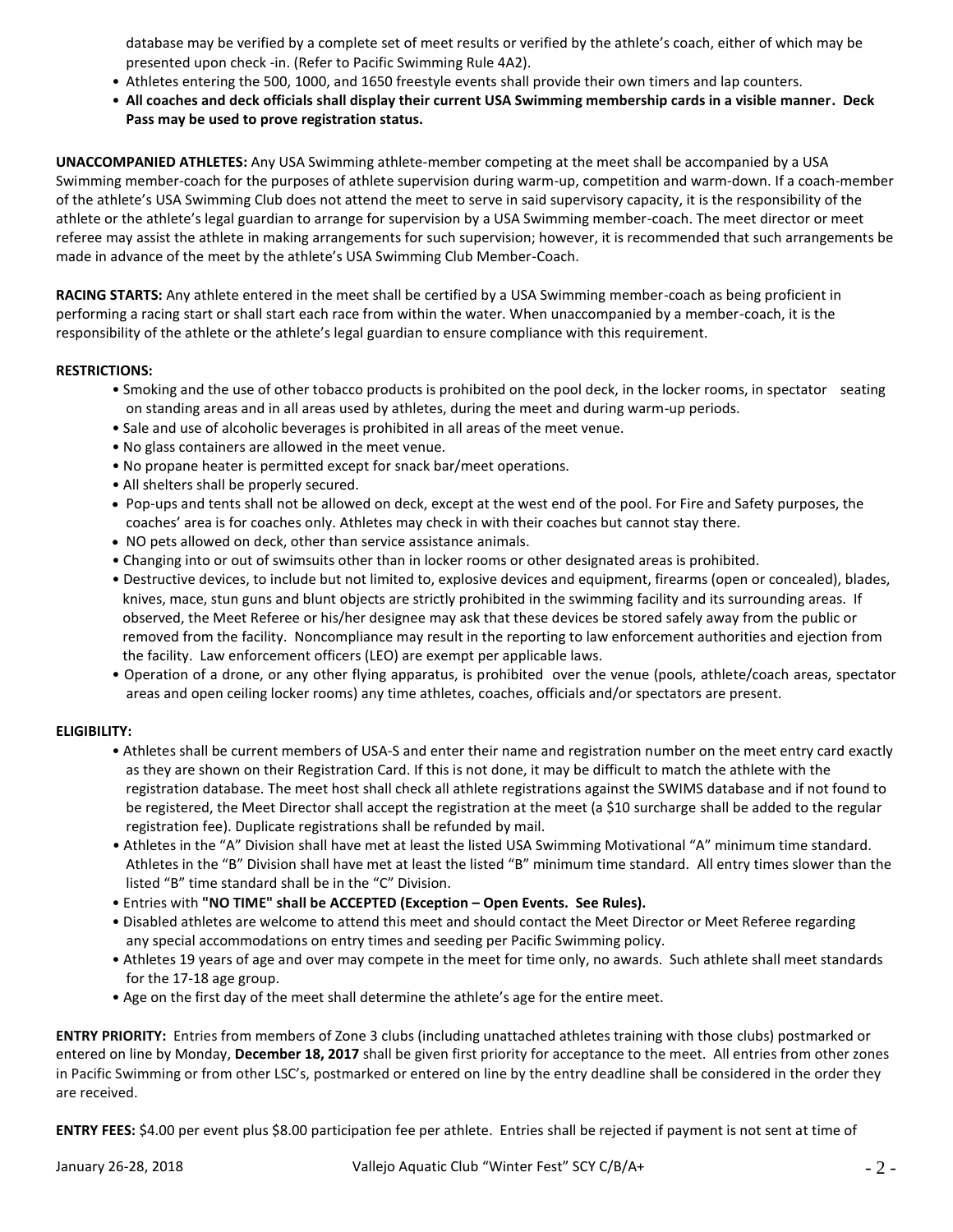request. No refunds shall be made except mandatory scratch downs. Fees for entries in the OPEN events that cannot be proved in the computer database, by a set of complete meet results or verified by the athlete's coach, shall not be refunded.

**ONLINE ENTRIES:** To enter online go to **<http://ome.swimconnection.com/pc/VJO20180126>** to receive an immediate entry confirmation. This method requires payment by credit card. Swim Connection, LLC charges a processing fee for this service, equal to \$1 per athlete plus 5% of the total Entry Fees. Please note that the processing fee is a separate fee from the Entry Fees. If you do not wish to pay the processing fee, enter the meet using a mail entry. **Entering online is a convenience, is completely voluntary, and is in no way required or expected of an athlete by Pacific Swimming.** Online entries shall be accepted through 11:59pm on Monday, **January 15, 2018**.

**MAILED OR HAND DELIVERED ENTRIES**: Entries shall be on the attached consolidated entry form. Forms shall be filled out completely and printed clearly with athlete's best time. Entries shall be postmarked by midnight or hand delivered by 6:30 p.m, **on Monday, January 15, 2018.** No late entries will be accepted. Requests for confirmation of receipt of entries should include a selfaddressed envelope.

| Make check payable to: | "Vallejo Aquatic Club" or "VJO" |
|------------------------|---------------------------------|
| Mail entries to:       | VJO Meet Director               |
|                        | Re: Swim Meet Entries           |
|                        | P.O. Box 5846                   |
|                        | Vallejo, CA 94591-5846          |

**CHECK-IN:** The meet shall be deck seeded. Athletes shall check-in at the Clerk-of-Course. No event shall be closed more than 30 minutes before the scheduled start of the session. Close of check-in for all individual events shall be no more than 60 minutes before the estimated time of the start of the first heat of the event. Athletes who do not check in shall not be seeded and shall not be allowed to compete in that event.

**SCRATCHES:** Any athletes not reporting for or competing in an individual timed final event that they have checked in for shall not be penalized. Athletes who must withdraw from an event after it is seeded are requested to inform the referee immediately.

**AWARDS:** Ribbons shall be awarded to 1st through 8th place finishers in the A+, B and C divisions for each event and age group. 13 & OV events will be awarded as 13-14 and 15-16, 17-18 Age Groups. Athletes aged 19 and over shall not be awarded. "A" medals shall be awarded to athletes achieving new "A" times swum during this meet only. Open events shall not be awarded.

**AWARDS SHALL BE PICKED UP ON SUNDAY BY A CLUB'S COACH OR CLUB REPRESENTATIVE. AWARDS WILL NOT BE MAILED. NON ZONE 3 CLUBS AND UNATTACHED ATHLETES MUST COORDINATE WITH THE AWARDS DESK FOR PICK UP &/OR DELIVERY OF AWARDS AND FOR THOSE AWARDS NOT PICKED UP, PRE-PAID ENVELOPES MUST BE PROVIDED. AWARDS WILL NOT BE INDIVIDUALLY DISTRIBUTED THROUGHOUT THE MEET.**

**ADMISSION:** FREE. A three-day program will be available for \$5.00.

**SNACK BAR & HOSPITALITY:** A snack bar will be available throughout the competition. Coaches and working deck officials will be provided lunch. Hospitality will serve refreshments to timers and volunteers.

**MISCELLANEOUS:** No overnight parking is allowed. Facilities shall not be provided after meet hours.

**MINIMUM OFFICIALS**: At least seven days prior to the start of the meet, meet management (Meet Director and/or Meet Referee) shall contact a representative from each club participating in the meet, and provide a preliminary inventory of the officials that club is required to provide for each session. Each club shall, by the start of the meet, provide to the Meet Director or designee a list of Officials who have agreed to represent that club during each session of the meet.

At the meet, meet management shall conduct an inventory of officials, and shall compare the number of athletes entered in each session by each club with the number of officials present representing each club. If meet management certifies that a club has not provided sufficient officials for any session of the meet in accordance with the table below, excluding finals in a trials and finals meet, the club will be fined \$100 per missing official per session of the meet.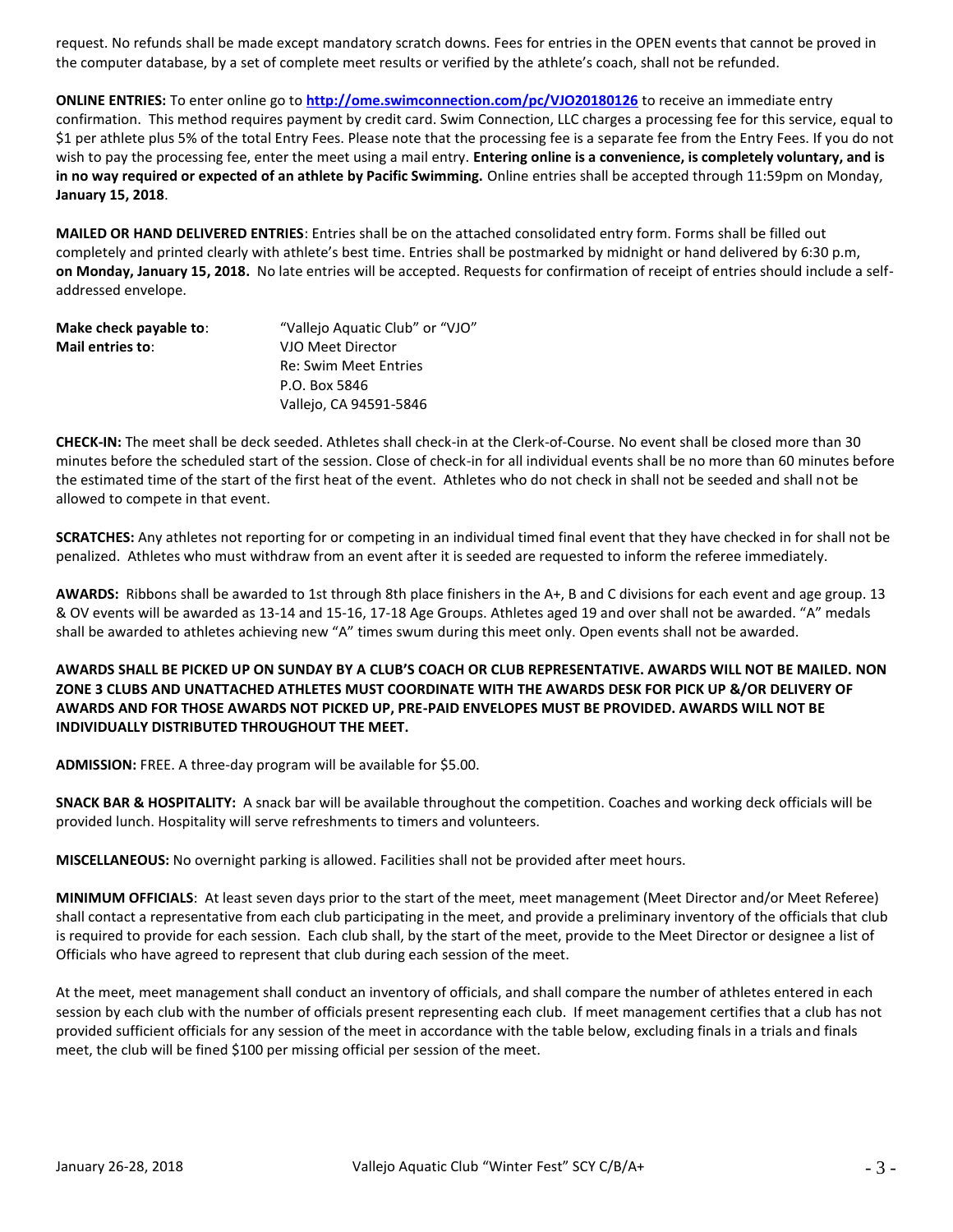| Club athletes entered in session | Trained and carded officials required |
|----------------------------------|---------------------------------------|
| $1 - 10$                         |                                       |
| $11 - 25$                        |                                       |
| 26-50                            |                                       |
| 51-75                            |                                       |
| 76-100                           |                                       |
| 100 or more                      |                                       |

\*Zone 3 shall include assigned and working Colorado, Intermediary/ Chief Timing Judge, and Computer operator in the count of officials for a session although these positions are not carded. Zone 3 shall accept uncarded Trainees in the count of officials for up to two sessions. Clubs may use officials "borrowed" from other clubs, or unattached officials at the meet who agree, to fulfill their obligation under the rule.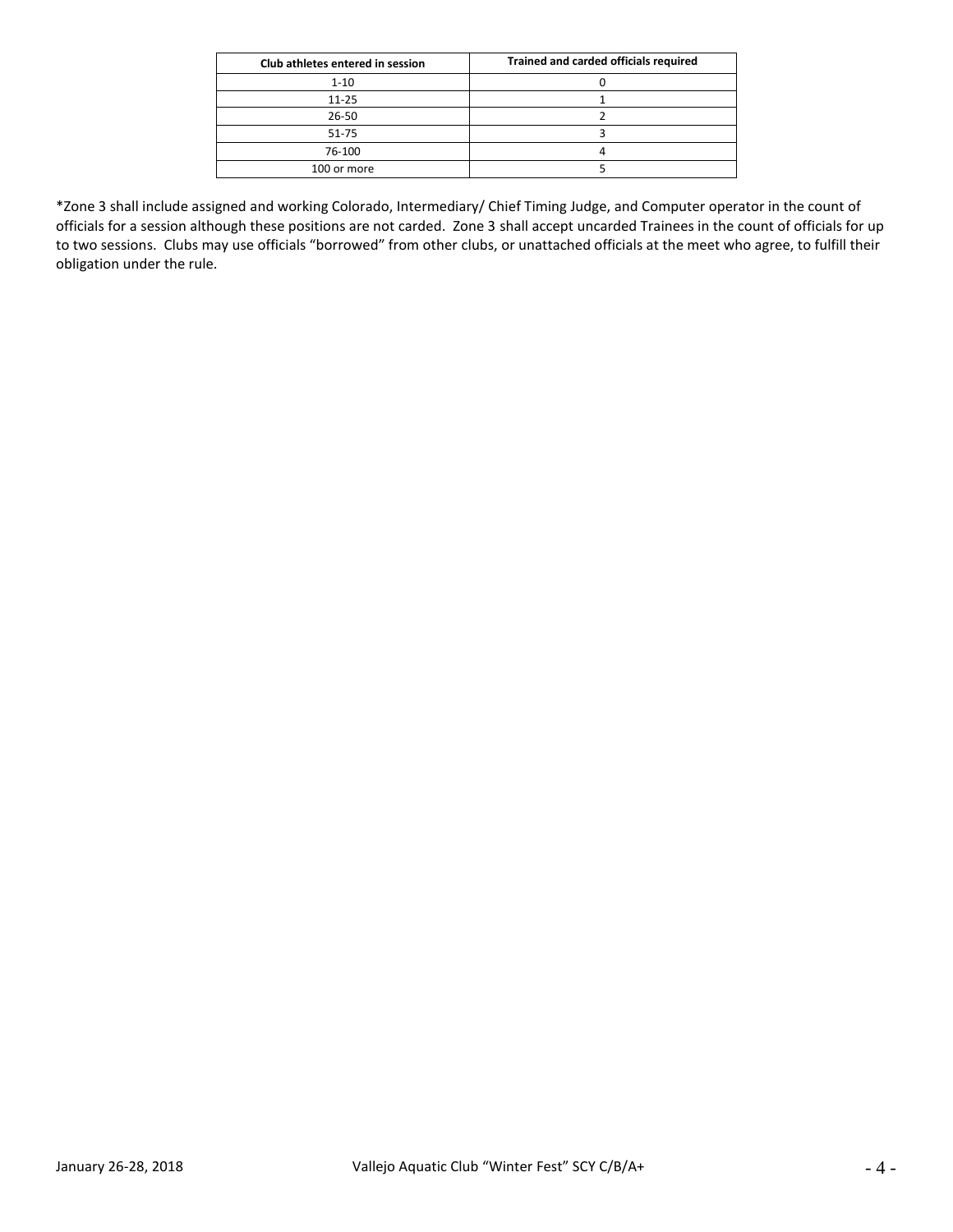# **EVENTS**

| <b>FRIDAY</b><br><b>January 26, 2018</b> |                                                                                                                                                                                                                                                                                                                                                                |             |          | <b>SATURDAY</b><br><b>January 27, 2018</b>                                                                                                                                                                                                                                                                                                                |             | <b>SUNDAY</b><br><b>January 28, 2018</b> |             |                                                                                                                                                                                                                                                                                                                                                            |             |  |  |
|------------------------------------------|----------------------------------------------------------------------------------------------------------------------------------------------------------------------------------------------------------------------------------------------------------------------------------------------------------------------------------------------------------------|-------------|----------|-----------------------------------------------------------------------------------------------------------------------------------------------------------------------------------------------------------------------------------------------------------------------------------------------------------------------------------------------------------|-------------|------------------------------------------|-------------|------------------------------------------------------------------------------------------------------------------------------------------------------------------------------------------------------------------------------------------------------------------------------------------------------------------------------------------------------------|-------------|--|--|
| Girls                                    | <b>Event Description</b><br>and Age Group                                                                                                                                                                                                                                                                                                                      | <b>Boys</b> | Girls    | <b>Event Description</b><br>and Age Group                                                                                                                                                                                                                                                                                                                 | <b>Boys</b> |                                          | Girls       | <b>Event Description</b><br>and Age Group                                                                                                                                                                                                                                                                                                                  | <b>Boys</b> |  |  |
| $1^*$                                    | Open 400 I.M.                                                                                                                                                                                                                                                                                                                                                  | $2*$        | 101      | 13 & O 200 I.M                                                                                                                                                                                                                                                                                                                                            | 102         |                                          | 201         | 13 & O 200 Free                                                                                                                                                                                                                                                                                                                                            | 202         |  |  |
| 3                                        | 9-10 200 I.M.                                                                                                                                                                                                                                                                                                                                                  | 4           | 103      | 11-12 200 Free                                                                                                                                                                                                                                                                                                                                            | 104         |                                          | 203         | 11-12 50 Back                                                                                                                                                                                                                                                                                                                                              | 204         |  |  |
| 5                                        | 11-12 200 I.M.                                                                                                                                                                                                                                                                                                                                                 | 6           | 105      | 9-10 50 Free                                                                                                                                                                                                                                                                                                                                              | 106         |                                          | 205         | 9-10 50 Back                                                                                                                                                                                                                                                                                                                                               | 206         |  |  |
| 7@                                       | Open 1650 Free                                                                                                                                                                                                                                                                                                                                                 | 8@          | 107      | 8 & U 50 Free                                                                                                                                                                                                                                                                                                                                             | 108         |                                          | 207         | 8 & U 50 Back                                                                                                                                                                                                                                                                                                                                              | 208         |  |  |
|                                          |                                                                                                                                                                                                                                                                                                                                                                |             | 109      | 13 & O 100 Free                                                                                                                                                                                                                                                                                                                                           | 110         |                                          | 209         | 13 & O 100 Back                                                                                                                                                                                                                                                                                                                                            | 210         |  |  |
|                                          |                                                                                                                                                                                                                                                                                                                                                                |             | 111      | 11-12 50 Free                                                                                                                                                                                                                                                                                                                                             | 112         |                                          | 211         | 11-12 100 Fly                                                                                                                                                                                                                                                                                                                                              | 212         |  |  |
|                                          |                                                                                                                                                                                                                                                                                                                                                                |             | 113      | 9-10 50 Fly                                                                                                                                                                                                                                                                                                                                               | 114         |                                          | 213         | 9-10 100 Fly                                                                                                                                                                                                                                                                                                                                               | 214         |  |  |
|                                          |                                                                                                                                                                                                                                                                                                                                                                |             | 115      | 8 & U 50 Fly                                                                                                                                                                                                                                                                                                                                              | 116         |                                          | 215         | 8 & U 25 Fly                                                                                                                                                                                                                                                                                                                                               | 216         |  |  |
|                                          |                                                                                                                                                                                                                                                                                                                                                                |             | 117      | 13 & O 100 Fly                                                                                                                                                                                                                                                                                                                                            | 118         |                                          | 217         | 13 & O 200 Fly                                                                                                                                                                                                                                                                                                                                             | 218         |  |  |
|                                          |                                                                                                                                                                                                                                                                                                                                                                |             | 119      | 11-12 50 Fly                                                                                                                                                                                                                                                                                                                                              | 120         |                                          | 219         | 11-12 100 I.M.                                                                                                                                                                                                                                                                                                                                             | 220         |  |  |
|                                          |                                                                                                                                                                                                                                                                                                                                                                |             | 121      | 9-10 100 Back                                                                                                                                                                                                                                                                                                                                             | 122         |                                          | 221         | 9-10 100 I.M.                                                                                                                                                                                                                                                                                                                                              | 222         |  |  |
|                                          |                                                                                                                                                                                                                                                                                                                                                                |             | 123      | 8 & U 25 Back                                                                                                                                                                                                                                                                                                                                             | 124         |                                          | 223         | 8 & U 100 I.M.                                                                                                                                                                                                                                                                                                                                             | 224         |  |  |
|                                          |                                                                                                                                                                                                                                                                                                                                                                |             | 125      | 13 & O 200 Back                                                                                                                                                                                                                                                                                                                                           | 126         |                                          | 225         | 13 & O 50 Free                                                                                                                                                                                                                                                                                                                                             | 226         |  |  |
|                                          |                                                                                                                                                                                                                                                                                                                                                                |             | 127      | 11-12 100 Back                                                                                                                                                                                                                                                                                                                                            | 128         |                                          | 227         | 11-12 100 Free                                                                                                                                                                                                                                                                                                                                             | 228         |  |  |
|                                          |                                                                                                                                                                                                                                                                                                                                                                |             | 129      | 9-10 50 Breast                                                                                                                                                                                                                                                                                                                                            | 130         |                                          | 229         | 9-10 100 Breast                                                                                                                                                                                                                                                                                                                                            | 230         |  |  |
|                                          |                                                                                                                                                                                                                                                                                                                                                                |             | 131      | 8 & U 25 Breast                                                                                                                                                                                                                                                                                                                                           | 132         |                                          | 231         | 8 & U 50 Breast                                                                                                                                                                                                                                                                                                                                            | 232         |  |  |
|                                          |                                                                                                                                                                                                                                                                                                                                                                |             | 133      | 13 & O 200 Breast                                                                                                                                                                                                                                                                                                                                         | 134         |                                          | 233         | 13 & O 100 Breast                                                                                                                                                                                                                                                                                                                                          | 234         |  |  |
|                                          |                                                                                                                                                                                                                                                                                                                                                                |             | 135      | 11-12 100 Breast                                                                                                                                                                                                                                                                                                                                          | 136         |                                          | 235         | 11-12 50 Breast                                                                                                                                                                                                                                                                                                                                            | 236         |  |  |
|                                          |                                                                                                                                                                                                                                                                                                                                                                |             | 137#     | Open 500 Free                                                                                                                                                                                                                                                                                                                                             | 138#        |                                          | 237         | 8 & U 25 Free                                                                                                                                                                                                                                                                                                                                              | 238         |  |  |
|                                          |                                                                                                                                                                                                                                                                                                                                                                |             |          |                                                                                                                                                                                                                                                                                                                                                           |             |                                          | 239         | 9-10 100 Free                                                                                                                                                                                                                                                                                                                                              | 240         |  |  |
|                                          |                                                                                                                                                                                                                                                                                                                                                                |             |          |                                                                                                                                                                                                                                                                                                                                                           |             |                                          | $241+$      | Open 1000 Free                                                                                                                                                                                                                                                                                                                                             | $242+$      |  |  |
|                                          | The 400 I.M. and the<br>1650 Free shall be<br>swum fastest to slowest<br>and may alternate<br>women's and men's<br>heats and may be split<br>by age and swim<br>separately at the<br>discretion of the meet<br>Referee.<br>Athletes shall provide<br>their own timers and<br>lap counters for the<br>1650 Free.<br>Athletes shall have met<br>the Minimum Time |             |          | The 500 Free shall be<br>swum fastest to slowest<br>and may alternate<br>women's and men's<br>heats and may be split<br>by age and swim<br>separately at the<br>discretion of the Meet<br>Referee.<br>Athletes shall provide<br>their own timers and<br>lap counters for this<br>event.<br>Athletes shall have met<br>the Minimum Time<br>Standard below. |             |                                          |             | The 1000 Free shall be<br>swum fastest to slowest<br>and may alternate<br>women's and men's<br>heats and may be split<br>by age and swim<br>separately at the<br>discretion of the Meet<br>Referee.<br>Athletes shall provide<br>their own timers and<br>lap counters for this<br>event.<br>Athletes shall have met<br>the Minimum Time<br>Standard below. |             |  |  |
| $*6:24.19$<br>@24:53.99                  | Standard below.<br>Minimum Seed Time                                                                                                                                                                                                                                                                                                                           | $*6:13.09$  | #7:09.09 | Minimum Seed Time                                                                                                                                                                                                                                                                                                                                         | #6:57.29    |                                          | $+14:48.09$ | Minimum Seed Time                                                                                                                                                                                                                                                                                                                                          | $+14:32.59$ |  |  |

|       | <b>SATURDAY</b><br><b>January 27, 2018</b>                                                                                                                                                                                                                                    |             | <b>SUNDAY</b><br><b>January 28, 2018</b> |                                                                                                                                                                                                                                                                                |             |  |  |  |
|-------|-------------------------------------------------------------------------------------------------------------------------------------------------------------------------------------------------------------------------------------------------------------------------------|-------------|------------------------------------------|--------------------------------------------------------------------------------------------------------------------------------------------------------------------------------------------------------------------------------------------------------------------------------|-------------|--|--|--|
| Girls | <b>Event Description</b><br>and Age Group                                                                                                                                                                                                                                     | <b>Boys</b> | Girls                                    | <b>Event Description</b><br>and Age Group                                                                                                                                                                                                                                      | <b>Boys</b> |  |  |  |
| 101   | 13 & O 200 I.M                                                                                                                                                                                                                                                                | 102         | 201                                      | 13 & O 200 Free                                                                                                                                                                                                                                                                | 202         |  |  |  |
| 103   | 11-12 200 Free                                                                                                                                                                                                                                                                | 104         | 203                                      | 11-12 50 Back                                                                                                                                                                                                                                                                  | 204         |  |  |  |
| 105   | 9-10 50 Free                                                                                                                                                                                                                                                                  | 106         | 205                                      | 9-10 50 Back                                                                                                                                                                                                                                                                   | 206         |  |  |  |
| 107   | 8 & U 50 Free                                                                                                                                                                                                                                                                 | 108         | 207                                      | 8 & U 50 Back                                                                                                                                                                                                                                                                  | 208         |  |  |  |
| 109   | 13 & O 100 Free                                                                                                                                                                                                                                                               | 110         | 209                                      | 13 & O 100 Back                                                                                                                                                                                                                                                                | 210         |  |  |  |
| 111   | 11-12 50 Free                                                                                                                                                                                                                                                                 | 112         | 211                                      | 11-12 100 Fly                                                                                                                                                                                                                                                                  | 212         |  |  |  |
| 113   | 9-10 50 Fly                                                                                                                                                                                                                                                                   | 114         | 213                                      | 9-10 100 Fly                                                                                                                                                                                                                                                                   | 214         |  |  |  |
| 115   | 8 & U 50 Fly                                                                                                                                                                                                                                                                  | 116         | 215                                      | 8 & U 25 Fly                                                                                                                                                                                                                                                                   | 216         |  |  |  |
| 117   | 13 & O 100 Fly                                                                                                                                                                                                                                                                | 118         | 217                                      | 13 & O 200 Fly                                                                                                                                                                                                                                                                 | 218         |  |  |  |
| 119   | 11-12 50 Fly                                                                                                                                                                                                                                                                  | 120         | 219                                      | 11-12 100 I.M.                                                                                                                                                                                                                                                                 | 220         |  |  |  |
| 121   | 9-10 100 Back                                                                                                                                                                                                                                                                 | 122         | 221                                      | 9-10 100 I.M.                                                                                                                                                                                                                                                                  | 222         |  |  |  |
| 123   | 8 & U 25 Back                                                                                                                                                                                                                                                                 | 124         | 223                                      | 8 & U 100 I.M.                                                                                                                                                                                                                                                                 | 224         |  |  |  |
| 125   | 13 & O 200 Back                                                                                                                                                                                                                                                               | 126         | 225                                      | 13 & O 50 Free                                                                                                                                                                                                                                                                 | 226         |  |  |  |
| 127   | 11-12 100 Back                                                                                                                                                                                                                                                                | 128         | 227                                      | 11-12 100 Free                                                                                                                                                                                                                                                                 | 228         |  |  |  |
| 129   | 9-10 50 Breast                                                                                                                                                                                                                                                                | 130         | 229                                      | 9-10 100 Breast                                                                                                                                                                                                                                                                | 230         |  |  |  |
| 131   | 8 & U 25 Breast                                                                                                                                                                                                                                                               | 132         | 231                                      | 8 & U 50 Breast                                                                                                                                                                                                                                                                | 232         |  |  |  |
| 133   | 13 & O 200 Breast                                                                                                                                                                                                                                                             | 134         | 233                                      | 13 & O 100 Breast                                                                                                                                                                                                                                                              | 234         |  |  |  |
| 135   | 11-12 100 Breast                                                                                                                                                                                                                                                              | 136         | 235                                      | 11-12 50 Breast                                                                                                                                                                                                                                                                | 236         |  |  |  |
| 137#  | Open 500 Free                                                                                                                                                                                                                                                                 | 138#        | 237                                      | 8 & U 25 Free                                                                                                                                                                                                                                                                  | 238         |  |  |  |
|       |                                                                                                                                                                                                                                                                               |             | 239                                      | 9-10 100 Free                                                                                                                                                                                                                                                                  | 240         |  |  |  |
|       |                                                                                                                                                                                                                                                                               |             | $241+$                                   | Open 1000 Free                                                                                                                                                                                                                                                                 | $242+$      |  |  |  |
|       | The 500 Free shall be<br>swum fastest to slowest<br>and may alternate<br>women's and men's<br>heats and may be split<br>by age and swim<br>separately at the<br>discretion of the Meet<br>Referee.<br>Athletes shall provide<br>their own timers and<br>lap counters for this |             |                                          | The 1000 Free shall be<br>swum fastest to slowest<br>and may alternate<br>women's and men's<br>heats and may be split<br>by age and swim<br>separately at the<br>discretion of the Meet<br>Referee.<br>Athletes shall provide<br>their own timers and<br>lap counters for this |             |  |  |  |
|       | event.<br>Athletes shall have met<br>the Minimum Time                                                                                                                                                                                                                         |             |                                          | event.<br>Athletes shall have met<br>the Minimum Time                                                                                                                                                                                                                          |             |  |  |  |